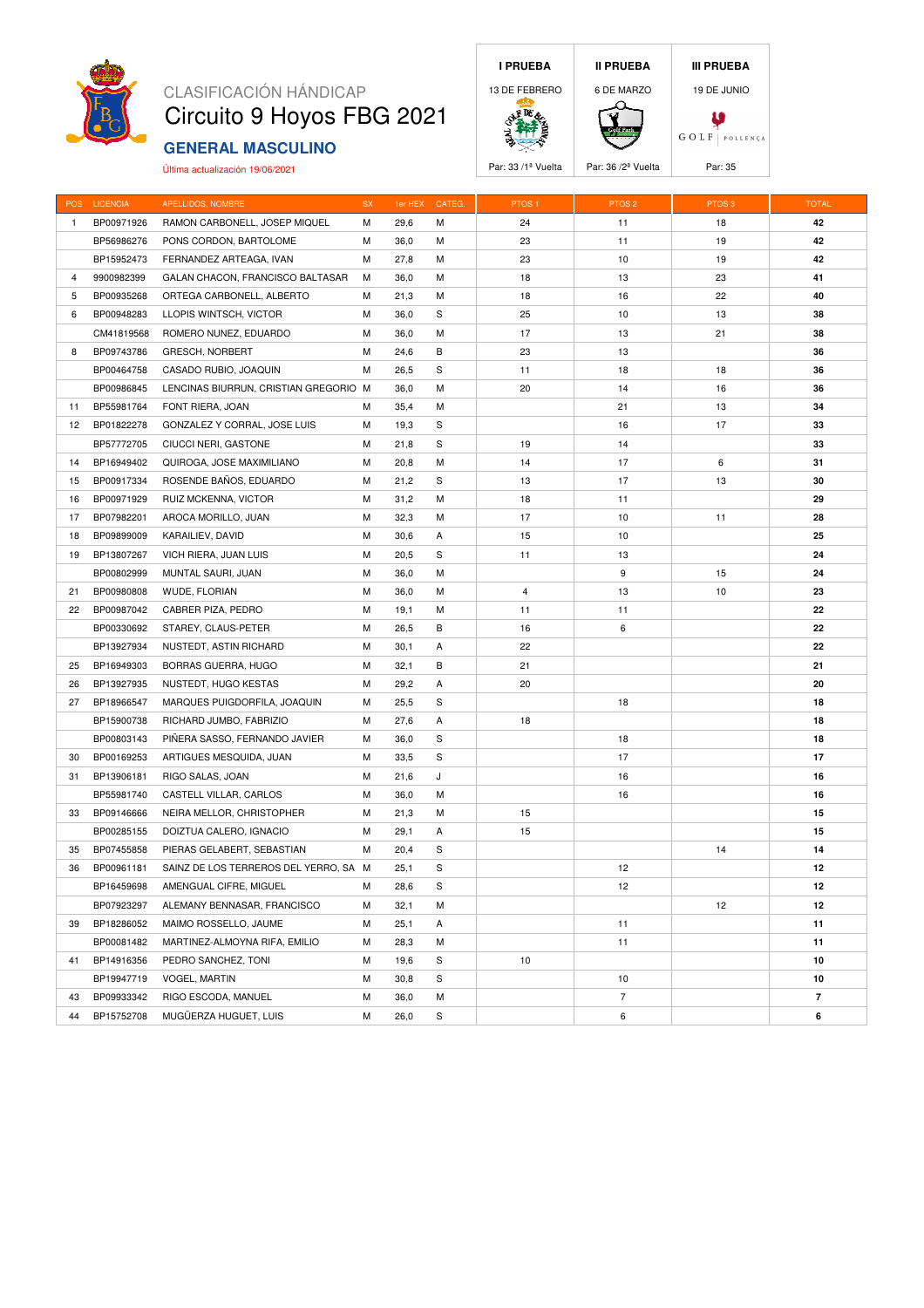

#### **4ª CATEGORÍA MASCULINO** (DESDE 18,5 - 26,4)

Última actualización 19/06/2021





Par: 33 /1<sup>ª</sup> Vuelta **Par: 36 /2<sup>ª</sup> Vuelta** Par: 35

|                | POS LICENCIA | APELLIDOS, NOMBRE                     | <b>SX</b> | 1er HEX | CATEG. | PTOS <sub>1</sub> | PTOS <sub>2</sub> | PTOS <sub>3</sub> | <b>TOTAL</b> |
|----------------|--------------|---------------------------------------|-----------|---------|--------|-------------------|-------------------|-------------------|--------------|
|                | BP00935268   | ORTEGA CARBONELL, ALBERTO             | M         | 21,3    | M      | 18                | 16                | 22                | 40           |
| $\overline{c}$ | BP09743786   | <b>GRESCH, NORBERT</b>                | M         | 24,6    | B      | 23                | 13                |                   | 36           |
| 3              | BP01822278   | GONZALEZ Y CORRAL, JOSE LUIS          | M         | 19,3    | S      |                   | 16                | 17                | 33           |
|                | BP57772705   | CIUCCI NERI, GASTONE                  | M         | 21,8    | S      | 19                | 14                |                   | 33           |
| 5              | BP16949402   | QUIROGA, JOSE MAXIMILIANO             | M         | 20,8    | M      | 14                | 17                | 6                 | 31           |
| 6              | BP00917334   | ROSENDE BAÑOS, EDUARDO                | M         | 21,2    | S      | 13                | 17                | 13                | 30           |
| 7              | BP13807267   | VICH RIERA, JUAN LUIS                 | M         | 20,5    | S      | 11                | 13                |                   | 24           |
| 8              | BP00987042   | CABRER PIZA, PEDRO                    | M         | 19,1    | M      | 11                | 11                |                   | 22           |
| 9              | BP18966547   | MARQUES PUIGDORFILA, JOAQUIN          | M         | 25,5    | S      |                   | 18                |                   | 18           |
| 10             | BP13906181   | RIGO SALAS, JOAN                      | M         | 21,6    | J      |                   | 16                |                   | 16           |
| 11             | BP09146666   | NEIRA MELLOR, CHRISTOPHER             | M         | 21,3    | M      | 15                |                   |                   | 15           |
| 12             | BP07455858   | PIERAS GELABERT, SEBASTIAN            | M         | 20,4    | S      |                   |                   | 14                | 14           |
| 13             | BP00961181   | SAINZ DE LOS TERREROS DEL YERRO, SA M |           | 25,1    | S      |                   | 12                |                   | 12           |
| 14             | BP18286052   | MAIMO ROSSELLO, JAUME                 | M         | 25,1    | A      |                   | 11                |                   | 11           |
| 15             | BP14916356   | PEDRO SANCHEZ, TONI                   | M         | 19,6    | S      | 10                |                   |                   | 10           |
| 16             | BP15752708   | MUGÜERZA HUGUET, LUIS                 | M         | 26,0    | S      |                   | 6                 |                   | 6            |
|                |              |                                       |           |         |        |                   |                   |                   |              |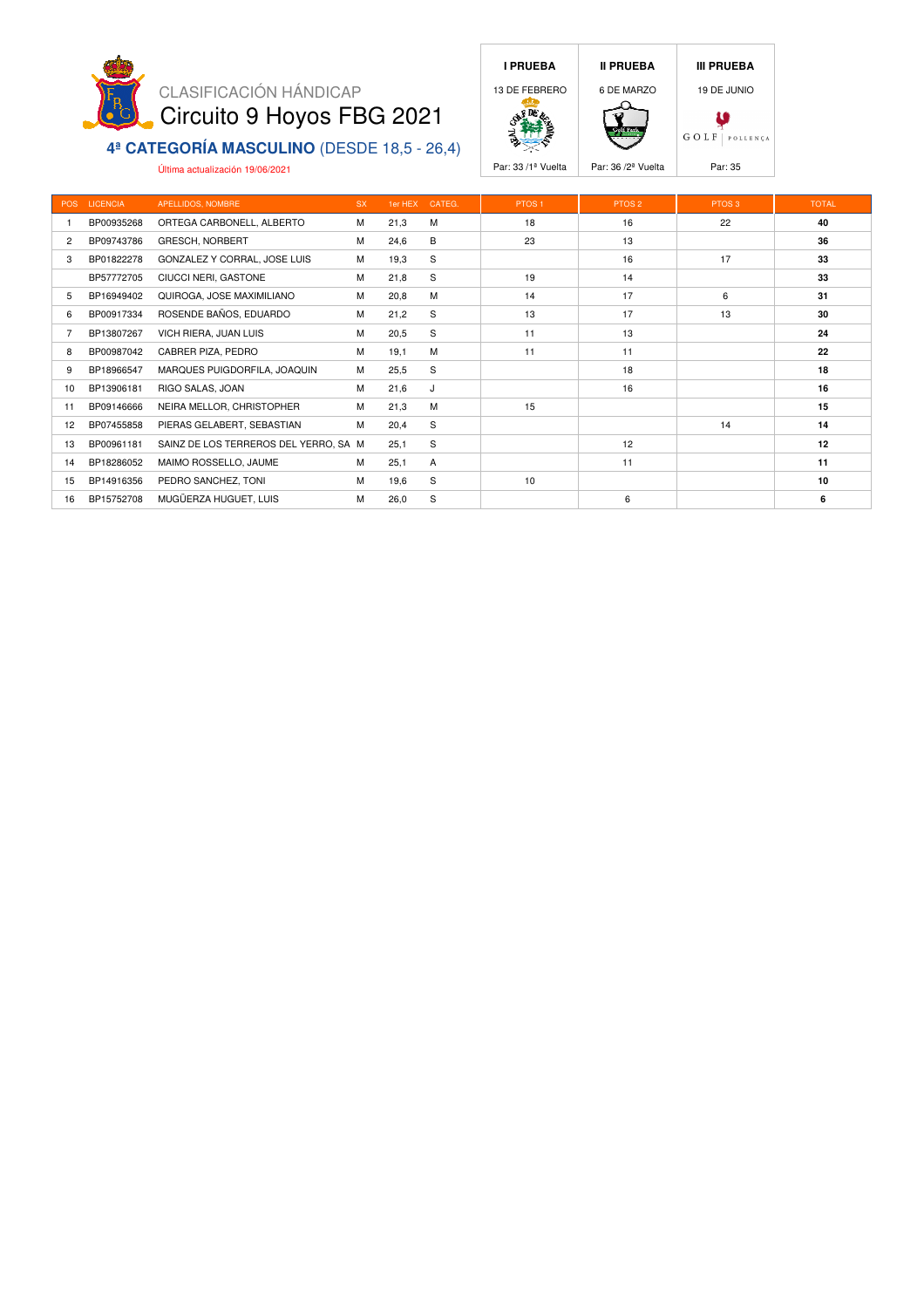

#### **5ª CATEGORÍA MASCULINO** (DESDE 26,5 - 36,0)

Última actualización 19/06/2021





Par: 33 /1<sup>ª</sup> Vuelta **Par: 36 /2<sup>ª</sup> Vuelta** Par: 35

|              | POS LICENCIA | APELLIDOS, NOMBRE                     | <b>SX</b> |      | 1er HEX CATEG. | PTOS <sub>1</sub> | PTOS <sub>2</sub> | PTOS <sub>3</sub> | <b>TOTAL</b>   |
|--------------|--------------|---------------------------------------|-----------|------|----------------|-------------------|-------------------|-------------------|----------------|
| $\mathbf{1}$ | BP15952473   | FERNANDEZ ARTEAGA, IVAN               | M         | 27,8 | M              | 23                | 10                | 19                | 42             |
|              | BP00971926   | RAMON CARBONELL, JOSEP MIQUEL         | м         | 29,6 | М              | 24                | 11                | 18                | 42             |
|              | BP56986276   | PONS CORDON, BARTOLOME                | м         | 36,0 | м              | 23                | 11                | 19                | 42             |
| 4            | 9900982399   | GALAN CHACON, FRANCISCO BALTASAR      | M         | 36,0 | м              | 18                | 13                | 23                | 41             |
| 5            | BP00948283   | LLOPIS WINTSCH, VICTOR                | м         | 36,0 | S              | 25                | 10                | 13                | 38             |
|              | CM41819568   | ROMERO NUNEZ, EDUARDO                 | м         | 36,0 | M              | 17                | 13                | 21                | 38             |
| $7^{\circ}$  | BP00464758   | CASADO RUBIO, JOAQUIN                 | м         | 26,5 | S              | 11                | 18                | 18                | 36             |
|              | BP00986845   | LENCINAS BIURRUN, CRISTIAN GREGORIO M |           | 36,0 | м              | 20                | 14                | 16                | 36             |
| 9            | BP55981764   | FONT RIERA, JOAN                      | м         | 35,4 | M              |                   | 21                | 13                | 34             |
| 10           | BP00971929   | RUIZ MCKENNA, VICTOR                  | М         | 31,2 | М              | 18                | 11                |                   | 29             |
| 11           | BP07982201   | AROCA MORILLO, JUAN                   | M         | 32,3 | М              | 17                | 10                | 11                | 28             |
| 12           | BP09899009   | KARAILIEV, DAVID                      | М         | 30,6 | Α              | 15                | 10                |                   | 25             |
| 13           | BP00802999   | MUNTAL SAURI, JUAN                    | M         | 36,0 | M              |                   | 9                 | 15                | 24             |
| 14           | BP00980808   | <b>WUDE, FLORIAN</b>                  | M         | 36,0 | M              | $\overline{4}$    | 13                | 10                | 23             |
| 15           | BP00330692   | STAREY, CLAUS-PETER                   | М         | 26,5 | B              | 16                | 6                 |                   | 22             |
|              | BP13927934   | NUSTEDT, ASTIN RICHARD                | M         | 30,1 | Α              | 22                |                   |                   | 22             |
| 17           | BP16949303   | BORRAS GUERRA, HUGO                   | М         | 32,1 | В              | 21                |                   |                   | 21             |
| 18           | BP13927935   | NUSTEDT, HUGO KESTAS                  | М         | 29,2 | Α              | 20                |                   |                   | 20             |
| 19           | BP15900738   | RICHARD JUMBO, FABRIZIO               | M         | 27,6 | Α              | 18                |                   |                   | 18             |
|              | BP00803143   | PIÑERA SASSO, FERNANDO JAVIER         | м         | 36,0 | S              |                   | 18                |                   | 18             |
| 21           | BP00169253   | ARTIGUES MESQUIDA, JUAN               | м         | 33,5 | S              |                   | 17                |                   | 17             |
| 22           | BP55981740   | CASTELL VILLAR, CARLOS                | м         | 36,0 | M              |                   | 16                |                   | 16             |
| 23           | BP00285155   | DOIZTUA CALERO, IGNACIO               | м         | 29,1 | Α              | 15                |                   |                   | 15             |
| 24           | BP16459698   | AMENGUAL CIFRE, MIGUEL                | м         | 28,6 | S              |                   | 12                |                   | 12             |
|              | BP07923297   | ALEMANY BENNASAR, FRANCISCO           | м         | 32,1 | M              |                   |                   | 12                | 12             |
| 26           | BP00081482   | MARTINEZ-ALMOYNA RIFA, EMILIO         | м         | 28,3 | M              |                   | 11                |                   | 11             |
| 27           | BP19947719   | <b>VOGEL, MARTIN</b>                  | М         | 30,8 | S              |                   | 10                |                   | 10             |
| 28           | BP09933342   | RIGO ESCODA, MANUEL                   | M         | 36,0 | M              |                   | $\overline{7}$    |                   | $\overline{7}$ |
|              |              |                                       |           |      |                |                   |                   |                   |                |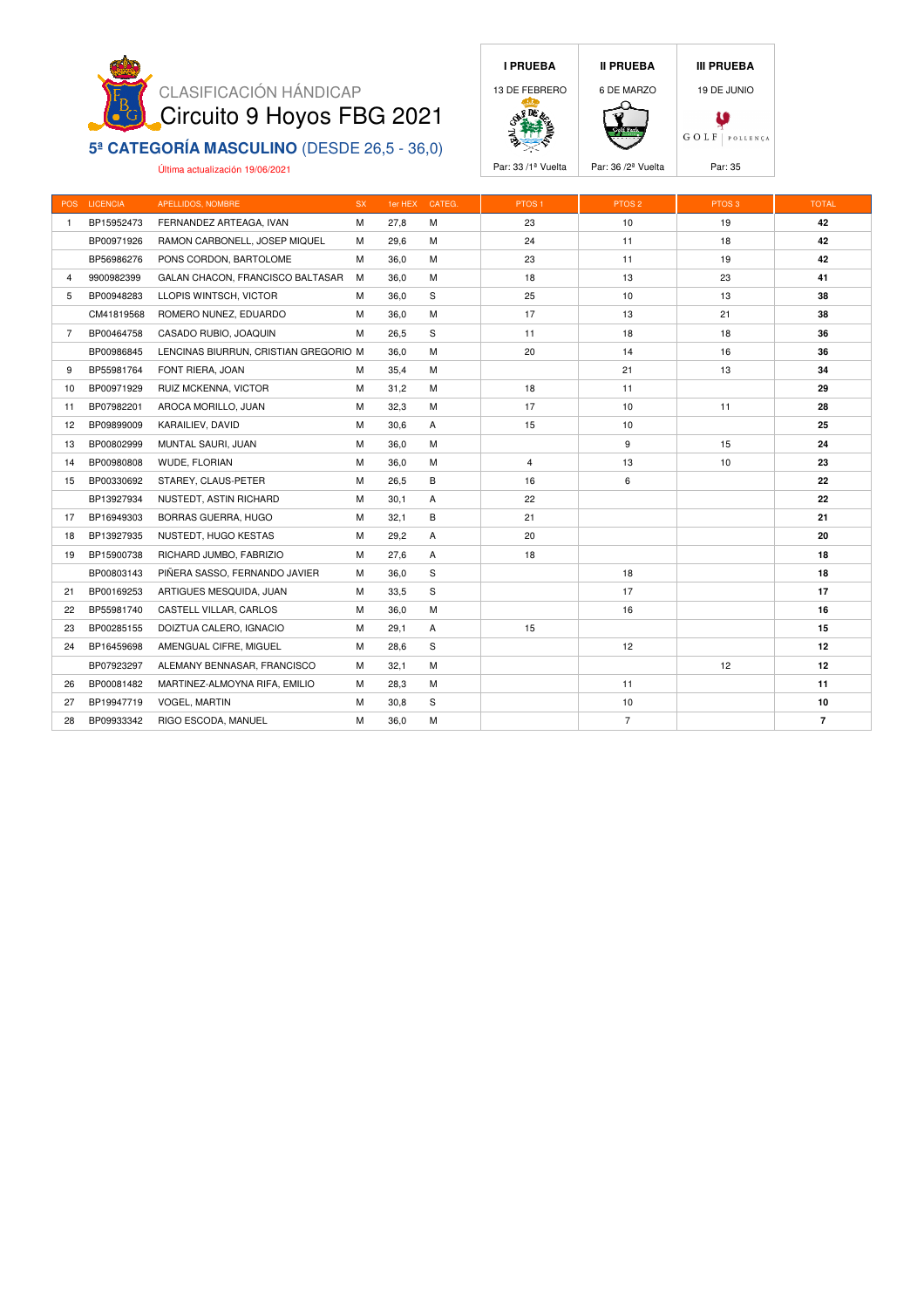

## CLASIFICACIÓN HÁNDICAP Circuito 9 Hoyos FBG 2021

## **GENERAL FEMENINO**

Última actualización 19/06/2021





|                | POS LICENCIA | APELLIDOS, NOMBRE       | <b>SX</b> | 1er HEX CATEG. |   | PTOS <sub>1</sub> | PTOS <sub>2</sub> | PTOS <sub>3</sub> | <b>TOTAL</b> |
|----------------|--------------|-------------------------|-----------|----------------|---|-------------------|-------------------|-------------------|--------------|
|                | BP15978697   | AMORENA TOMAS, IRENE    |           | 29,7           | C | 21                | 15                | 14                | 36           |
| $\overline{2}$ | BP00987012   | SERVERA BUADES, ANTONIA | F         | 36.0           | M | 13                | 19                |                   | 32           |
| 3              | BP07984700   | CEREZO SEGUI, ALBA      |           | 36,0           |   |                   | 15                | 11                | 26           |
| $\overline{4}$ | BP07983294   | RAYO GAGO, ELENA        |           | 36.0           | M | 10                |                   |                   | 17           |
| 5              | BP09447685   | BOUQUET, BEATRICE       |           | 24,6           | S |                   | 12                |                   | 12           |
|                | BP07455856   | MIRA SOLA, CARMEN       |           | 31,6           | S |                   |                   | 12                | 12           |
|                | BP19947692   | VOGEL, LILIANE          |           | 36,0           | S |                   | 6                 |                   | 6            |